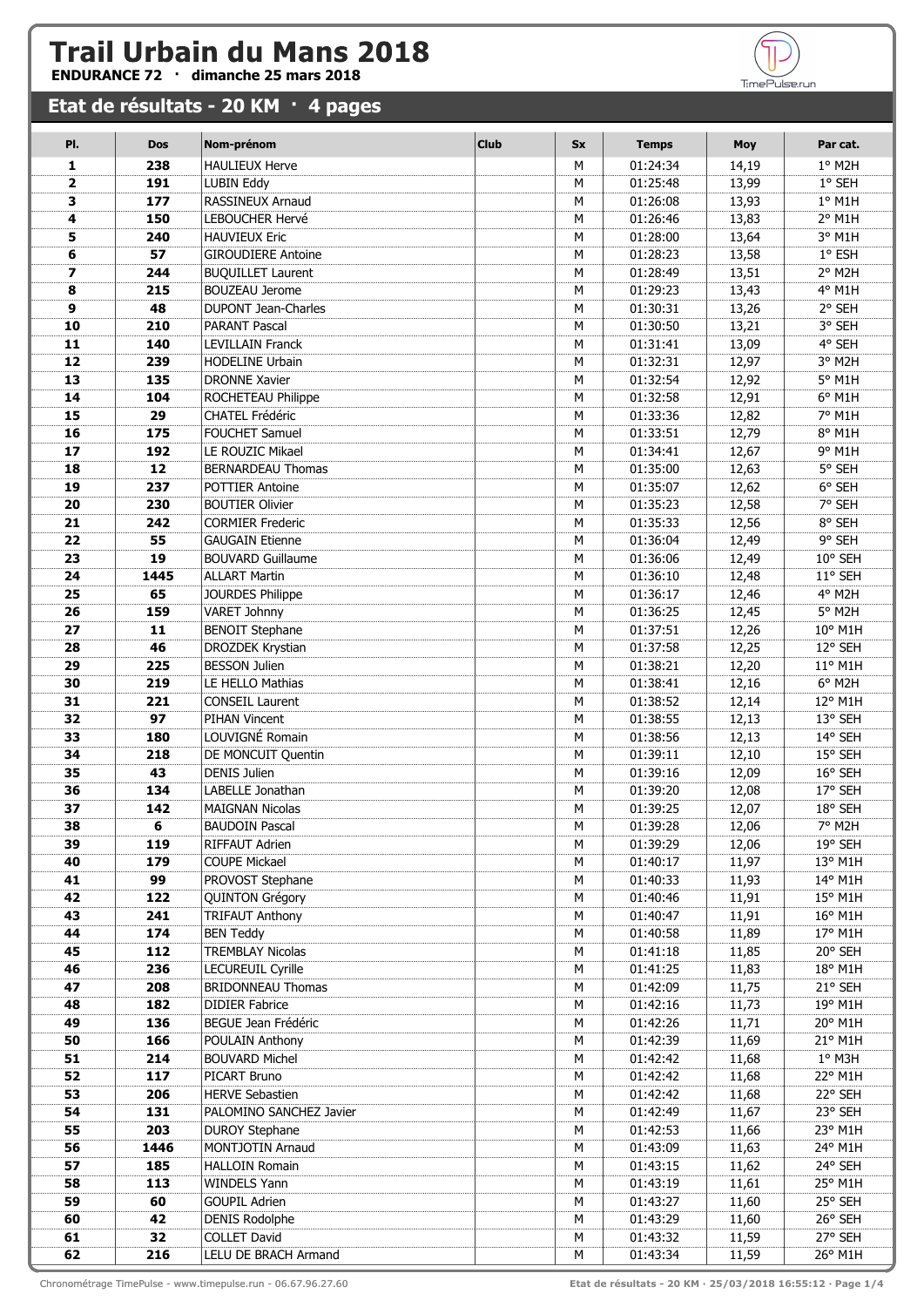| PI.        | <b>Dos</b>              | Nom-prénom                                        | <b>Club</b> | <b>Sx</b> | <b>Temps</b>         | <b>Moy</b>     | Par cat.           |
|------------|-------------------------|---------------------------------------------------|-------------|-----------|----------------------|----------------|--------------------|
| 63         | 226                     | <b>TILLET Yannick</b>                             |             | M         | 01:43:42             | 11,57          | 27° M1H            |
| 64         | 27                      | <b>CHAMPION Samuel</b>                            |             | М         | 01:43:45             | 11,57          | 28° M1H            |
| 65         | 204                     | <b>BARREAULT Franck</b>                           |             | М         | 01:43:59             | 11,54          | 28° SEH            |
| 66         | 164                     | LE BRETON Benoit                                  |             | M         | 01:44:11             | 11,52          | 29° SEH            |
| 67         | 145                     | CHALUMEAU Guillaume                               |             | M         | 01:44:21             | 11,50          | 29° M1H            |
| 68         | 44                      | <b>DESILES Manu</b>                               |             | М         | 01:45:17             | 11,40          | 30° SEH            |
| 69         | 205                     | <b>DONNE Vincent</b>                              |             | M         | 01:45:28             | 11,38          | 31° SEH            |
| 70         | 108                     | SALETES Josselin                                  |             | М         | 01:45:59             | 11,32          | 32° SEH            |
| 71         | 169                     | <b>DESCAZOT Vincent</b>                           |             | М         | 01:46:07             | 11,31          | 30° M1H            |
| 72         | 138                     | PAILLARD Regis                                    |             | M         | 01:46:07             | 11,31          | 31° M1H            |
| 73         | 37                      | <b>CRASNIER Tony</b>                              |             | M         | 01:46:17             | 11,29          | 33° SEH            |
| 74         | 213                     | <b>GEFFROY Nicolas</b>                            |             | М         | 01:47:12             | 11,19          | 32° M1H            |
| 75         | 95                      | PEREIRA Manuel                                    |             | М         | 01:47:22             | 11,18          | 33° M1H            |
| 76<br>77   | 28                      | <b>CHASLE Sébastien</b>                           |             | М<br>M    | 01:47:24             | 11,17          | 34° M1H            |
| 78         | 25<br>45                | <b>CHABIRAND Olivier</b><br><b>DESLOGES Cyril</b> |             | M         | 01:47:26<br>01:47:40 | 11,17<br>11,15 | 35° M1H<br>34° SEH |
| 79         | 79                      | <b>LOCHET Laurent</b>                             |             | M         | 01:47:46             | 11,14          | 8° M2H             |
| 80         | 220                     | <b>DELENTE Didier</b>                             |             | M         | 01:47:47             | 11,13          | 36° M1H            |
| 81         | 209                     | MOUCOT Sylvain                                    |             | M         | 01:47:56             | 11,12          | 35° SEH            |
| 82         | 168                     | DAOUDI Abdel                                      |             | М         | 01:48:02             | 11,11          | 37° M1H            |
| 83         | 87                      | <b>MESLET Fabien</b>                              |             | M         | 01:48:19             | 11,08          | 36° SEH            |
| 84         | 194                     | LABARRE Jerome                                    |             | M         | 01:48:40             | 11,04          | 38° M1H            |
| 85         | 105                     | <b>ROCTON Yann</b>                                |             | M         | 01:48:52             | 11,02          | 39° M1H            |
| 86         | 98                      | POUSSIN Stephane                                  |             | M         | 01:48:57             | 11,01          | 9° M2H             |
| 87         | 13                      | <b>BERTRAND Laurent</b>                           |             | М         | 01:49:10             | 10,99          | 10° M2H            |
| 88         | 222                     | <b>GROSBOIS Philippe</b>                          |             | М         | 01:49:12             | 10,99          | 2° M3H             |
| 89         | 22                      | <b>BRULÉ Richard</b>                              |             | М         | 01:49:43             | 10,94          | 37° SEH            |
| 90         | 15                      | <b>BOIS Christophe</b>                            |             | M         | 01:49:51             | 10,92          | 40° M1H            |
| 91         | 30                      | CHEVALIER Jerome                                  |             | M         | 01:49:52             | 10,92          | 41° M1H            |
| 92         | 127                     | ROUSSEAU Nicolas                                  |             | M         | 01:49:52             | 10,92          | 38° SEH            |
| 93         | 88                      | <b>MONTEBRUN</b> Éric                             |             | M         | 01:49:56             | 10,92          | 42° M1H            |
| 94         | 198                     | <b>HESNARD Yann</b>                               |             | M         | 01:49:59             | 10,91          | 2° ESH             |
| 95         | 94                      | PEIGNIN Didier                                    |             | М         | 01:50:04             | 10,90          | 11° M2H            |
| 96         | 17                      | <b>BOULEY Ludovic</b>                             |             | М         | 01:50:11             | 10,89          | 39° SEH            |
| 97         | 147                     | PITOU Mickael                                     |             | M         | 01:50:13             | 10,89          | 43° M1H            |
| 98         | 47                      | <b>DUPONS Dominique</b>                           |             | M         | 01:50:17             | 10,88          | 12° M2H            |
| 99<br>100  | 195<br>26               | LANDEAU Guillaume<br><b>CHAILLOUX Loris</b>       |             | М<br>M    | 01:50:31             | 10,86          | 44° M1H<br>45° M1H |
| 101        | 36                      | <b>COUTARD Pascal</b>                             |             | М         | 01:50:33<br>01:50:37 | 10,85<br>10,85 | 13° M2H            |
| 102        | 184                     | <b>JOUENNE Guillaume</b>                          |             | М         | 01:50:54             | 10,82          | 40° SEH            |
| 103        | 146                     | <b>TOUET Julien</b>                               |             | М         | 01:51:00             | 10,81          | 41° SEH            |
| 104        | 243                     | <b>DEROUIN Guillaume</b>                          |             | М         | 01:51:00             | 10,81          | 42° SEH            |
| 105        | 83                      | MAINGUY Bruno                                     |             | М         | 01:51:08             | 10,80          | 14° M2H            |
| 106        | 51                      | FOUASSIER Fabien                                  |             | M         | 01:51:08             | 10,80          | 43° SEH            |
| 107        | 54                      | GALAIS Jérémy                                     |             | М         | 01:51:22             | 10,78          | 46° M1H            |
| 108        | 106                     | ROSSO Pierre                                      |             | М         | 01:51:28             | 10,77          | 47° M1H            |
| 109        | 224                     | <b>GUILLEMET Jean Francois</b>                    |             | М         | 01:51:42             | 10,74          | 44° SEH            |
| 110        | 200                     | <b>BRUNET Romain</b>                              |             | М         | 01:51:46             | 10,74          | 45° SEH            |
| 111        | 111                     | <b>BOUILLY Thibaud</b>                            |             | М         | 01:51:54             | 10,72          | 46° SEH            |
| 112        | 234                     | <b>BIENAIME Pierre Yves</b>                       |             | М         | 01:51:59             | 10,72          | 48° M1H            |
| 113        | 80                      | LOISEAU Didier                                    |             | М         | 01:51:59             | 10,72          | 3° M3H             |
| 114        | 153                     | SOULIGNAC Laurane<br>Q                            |             | F         | 01:51:59             | 10,72          | $1°$ SEF           |
| 115        | 141                     | CHAUTARD Jean-Baptiste                            |             | М         | 01:52:08             | 10,70          | 15° M2H            |
| 116        | 9                       | <b>BELLOEUVRE Anthony</b>                         |             | M         | 01:52:10             | 10,70          | 47° SEH            |
| 117        | 132                     | FAVRIE Jonathan                                   |             | М         | 01:52:14             | 10,69          | 48° SEH            |
| 118<br>119 | 201<br>217              | <b>TOUILLET Ludovic</b><br><b>DELOS Luc</b>       |             | М<br>М    | 01:52:15<br>01:52:16 | 10,69<br>10,69 | 49° SEH<br>50° SEH |
| 120        | 165                     | <b>GRAVOUILLE Yannick</b>                         |             | М         | 01:52:18             | 10,69          | 49° M1H            |
| 121        | 189                     | <b>GALMARD Guillaume</b>                          |             | М         | 01:52:20             | 10,68          | 50° M1H            |
| 122        | 56                      | <b>GAUTIER Eric</b>                               |             | М         | 01:52:28             | 10,67          | 16° M2H            |
| 123        | 50                      | <b>FLORANT Pierre</b>                             |             | М         | 01:52:33             | 10,66          | 4° M3H             |
| 124        | 137                     | <b>CANDELIER Alexandre</b>                        |             | М         | 01:52:42             | 10,65          | 51° M1H            |
| 125        | $\overline{\mathbf{z}}$ | <b>BEAUGUION Alexandre</b>                        |             | М         | 01:52:53             | 10,63          | 51° SEH            |
| 126        | 110                     | <b>SILLE Gilles</b>                               |             | М         | 01:53:00             | 10,62          | 17° M2H            |
| 127        | 188                     | <b>MEUNIER Francois</b>                           |             | М         | 01:53:04             | 10,61          | 18° M2H            |
| 128        | 172                     | <b>MONCEAU Nicolas</b>                            |             | М         | 01:53:16             | 10,59          | 52° M1H            |
| 129        | 125                     | <b>BASTARD Aurélien</b>                           |             | М         | 01:53:47             | 10,55          | 53° M1H            |
| 130        | 123                     | LE METAYER Allan                                  |             | М         | 01:53:51             | 10,54          | 52° SEH            |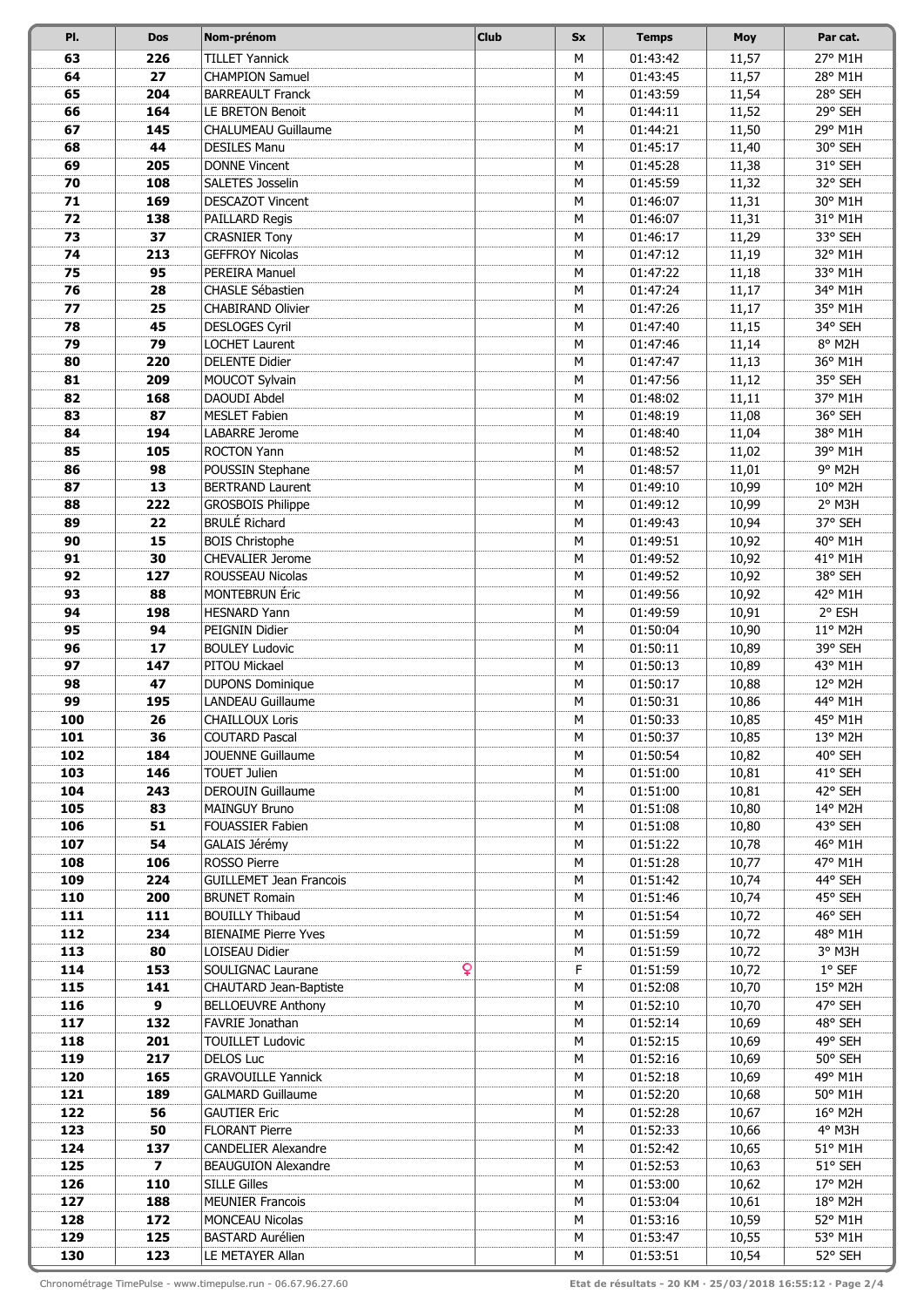| PI.        | <b>Dos</b>   | Nom-prénom                                                                        | <b>Club</b> | Sx     | <b>Temps</b>         | <b>Moy</b>     | Par cat.              |
|------------|--------------|-----------------------------------------------------------------------------------|-------------|--------|----------------------|----------------|-----------------------|
| 131        | 151          | <b>VAUCELLE Willy</b>                                                             |             | M      | 01:53:58             | 10,53          | 54° M1H               |
| 132        | 85           | <b>MARSAL Francois</b>                                                            |             | M      | 01:54:13             | 10,51          | 55° M1H               |
| 133        | 176          | Q<br>ROCHAUD Séverine                                                             |             | F      | 01:54:28             | 10,48          | $1°$ M1F              |
| 134        | 130          | $\overline{\mathbf{Q}}$<br><b>DUBOIS Valérie</b>                                  |             | F      | 01:54:55             | 10,44          | 2° SEF                |
| 135        | 107          | SAIVET Florian                                                                    |             | M      | 01:54:55             | 10,44          | 53° SEH               |
| 136        | 178          | <b>COUTARD Jonathann</b>                                                          |             | M      | 01:54:56             | 10,44          | 54° SEH               |
| 137        | 156          | ANDRIEU Sylvain                                                                   |             | M      | 01:55:25             | 10,40          | 55° SEH               |
| 138        | 118          | VISBECQ Cédric                                                                    |             | M      | 01:55:26             | 10,40          | 56° M1H               |
| 139        | 211          | DEZECOT Cyril                                                                     |             | M      | 01:55:27             | 10,39          | 56° SEH<br>57° SEH    |
| 140<br>141 | 167<br>61    | <b>SEVIN Anthony</b><br>GOUYA Christophe                                          |             | M<br>M | 01:55:28<br>01:55:51 | 10,39<br>10,36 | 57° M1H               |
| 142        | 154          | <b>BINOIS Jean Michel</b>                                                         |             | M      | 01:55:51             | 10,36          | 19° M2H               |
| 143        | 114          | <b>ANDRIEUX Wilfried</b>                                                          |             | M      | 01:55:58             | 10,35          | 58° M1H               |
| 144        | 126          | <b>GANDON Bruno</b>                                                               |             | M      | 01:55:58             | 10,35          | 20° M2H               |
| 145        | 71           | <b>LAVIE Guillaume</b>                                                            |             | M      | 01:56:07             | 10,33          | 58° SEH               |
| 146        | 161          | <b>BESNAULT Yohann</b>                                                            |             | M      | 01:56:07             | 10,33          | 59° SEH               |
| 147        | 202          | <b>MARTTE Fabien</b>                                                              |             | M      | 01:56:13             | 10,33          | 60° SEH               |
| 148        | 152          | DIÉ Sébastien                                                                     |             | M      | 01:56:59             | 10,26          | 59° M1H               |
| 149        | 124          | <b>MARCOFF Michel</b>                                                             |             | M      | 01:57:08             | 10,24          | 21° M2H               |
| 150        | 101          | RICORDEAU Julien                                                                  |             | M      | 01:57:21             | 10,23          | 61° SEH               |
| 151        | $\mathbf{1}$ | <b>ABASCAL Sebastien</b>                                                          |             | M      | 01:58:07             | 10,16          | 62° SEH               |
| 152        | 91           | NABAIS-BALDO Gabriel                                                              |             | M      | 01:58:31             | 10,13          | 60° M1H               |
| 153        | 16           | <b>BONNEAU Frederic</b>                                                           |             | М      | 01:58:32             | 10,12          | 63° SEH               |
| 154        | 133          | Q<br><b>CHEVALLIER Sylvie</b>                                                     |             | F      | 01:58:37             | 10,12          | $2°$ M1F              |
| 155<br>156 | 149<br>102   | <b>DECAEN Thomas</b><br>ROBERT Christophe                                         |             | M<br>M | 01:58:44<br>01:58:50 | 10,11<br>10,10 | 64° SEH<br>61° M1H    |
| 157        | 193          | Q<br>LE SERGENT Dany                                                              |             | F      | 01:59:05             | 10,08          | 3° SEF                |
| 158        | 121          | WODYNSKI Patrick                                                                  |             | M      | 01:59:25             | 10,05          | 22° M2H               |
| 159        | 120          | SONJON Mathieu                                                                    |             | M      | 01:59:48             | 10,02          | 62° M1H               |
| 160        | 39           | DEGOULET Arnaud                                                                   |             | M      | 01:59:48             | 10,02          | 23° M2H               |
| 161        | 100          | <b>RAUX Didier</b>                                                                |             | M      | 01:59:50             | 10,01          | 63° M1H               |
| 162        | 77           | LETELLIER Aurélien                                                                |             | M      | 01:59:56             | 10,01          | 65° SEH               |
| 163        | 31           | <b>CHEVALLIER Jean Francois</b>                                                   |             | M      | 01:59:59             | 10,00          | 24° M2H               |
| 164        | 212          | PARANT Christophe                                                                 |             | M      | 02:00:16             | 9,98           | 66° SEH               |
| 165        | 163          | <b>CHARON Jean-Marie</b>                                                          |             | M      | 02:00:24             | 9,97           | 64° M1H               |
| 166        | 190          | ROMIEUX David                                                                     |             | M      | 02:01:13             | 9,90           | 65° M1H               |
| 167        | 148          | POMMIER Gérard                                                                    |             | M      | 02:01:20             | 9,89           | 66° M1H               |
| 168        | 231          | <b>CHATAL Claude</b>                                                              |             | М      | 02:01:21             | 9,89           | 25° M2H               |
| 169<br>170 | 86<br>143    | Q<br><b>MENAGE Aurelie</b><br>$\overline{\mathbf{Q}}$<br><b>MAIGNAN Alexandra</b> |             | F<br>F | 02:01:29<br>02:02:53 | 9,88<br>9,77   | 4° SEF<br>3° M1F      |
| 171        | 129          | <b>FOUSSARD Laurent</b>                                                           |             | М      | 02:02:53             | 9,77           | 26° M2H               |
| 172        | 24           | <b>CATROUX Matthieu</b>                                                           |             | М      | 02:03:02             | 9,75           | 67° SEH               |
| 173        | 84           | <b>MANVIEU Benoit</b>                                                             |             | M      | 02:03:05             | 9,75           | 67° M1H               |
| 174        | 40           | Q<br><b>DEMESSENCE Marie</b>                                                      |             | F      | 02:03:06             | 9,75           | 5° SEF                |
| 175        | 62           | $\overline{\mathbf{Q}}$<br><b>GUEROT Natacha</b>                                  |             | F      | 02:03:06             | 9,75           | $6^{\circ}$ SEF       |
| 176        | 115          | <b>BURIN Sylvain</b>                                                              |             | М      | 02:03:14             | 9,74           | 68° M1H               |
| 177        | 96           | PIERRE Arnaud                                                                     |             | M      | 02:04:13             | 9,66           | 69° M1H               |
| 178        | 90           | MORICEAU Romuald                                                                  |             | М      | 02:04:42             | 9,62           | 70° M1H               |
| 179        | 181          | PIOGER Romain                                                                     |             | М      | 02:05:29             | 9,56           | 68° SEH               |
| 180        | 160          | <b>ANDRIEUX Damien</b>                                                            |             | М      | 02:05:40             | 9,55           | 69° SEH               |
| 181        | 23           | <b>CARCEL Christian</b>                                                           |             | M      | 02:05:51             | 9,54           | 27° M2H               |
| 182<br>183 | 35<br>158    | <b>COSSEC Sebastien</b><br>PICHARD Mikaël                                         |             | м<br>м | 02:05:59<br>02:06:07 | 9,53<br>9,51   | 71° M1H<br>72° M1H    |
| 184        | 128          | <b>AMIARD Guillaume</b>                                                           |             | M      | 02:06:29             | 9,49           | 70° SEH               |
| 185        | 4            | Q<br><b>AVELINE Catherine</b>                                                     |             | F      | 02:06:53             | 9,46           | $1°$ M <sub>2</sub> F |
| 186        | 53           | <b>GAGNOT Julien</b>                                                              |             | M      | 02:06:54             | 9,46           | 71° SEH               |
| 187        | 92           | <b>ORY Guillaume</b>                                                              |             | М      | 02:07:00             | 9,45           | 72° SEH               |
| 188        | 116          | PEROT Fabien                                                                      |             | M      | 02:07:08             | 9,44           | 73° SEH               |
| 189        | 207          | LAVIE Claude                                                                      |             | м      | 02:07:37             | 9,40           | 74° SEH               |
| 190        | 52           | <b>FOUCAULT Damien</b>                                                            |             | М      | 02:07:39             | 9,40           | 75° SEH               |
| 191        | 199          | Q<br>THIREAU Isabelle                                                             |             | F      | 02:07:42             | 9,40           | 2° M2F                |
| 192        | 109          | SIEPER Baptiste                                                                   |             | М      | 02:07:46             | 9,39           | 76° SEH               |
| 193        | 5            | <b>BANIE Bertrand</b>                                                             |             | М      | 02:07:54             | 9,38           | 5° M3H                |
| 194        | 227          | <b>DERRE Christophe</b>                                                           |             | M      | 02:07:55             | 9,38           | 28° M2H               |
| 195        | 196<br>233   | Q<br><b>HOUSSARD Sandrine</b><br>THIREAU Philippe                                 |             | F<br>M | 02:07:56<br>02:07:57 | 9,38           | 4° M1F<br>73° M1H     |
| 196<br>197 | 187          | POISSON Jérôme                                                                    |             | M      | 02:08:06             | 9,38<br>9,37   | 74° M1H               |
| 198        | 173          | LAMBERT Timothée                                                                  |             | M      | 02:08:16             | 9,36           | 77° SEH               |
|            |              |                                                                                   |             |        |                      |                |                       |